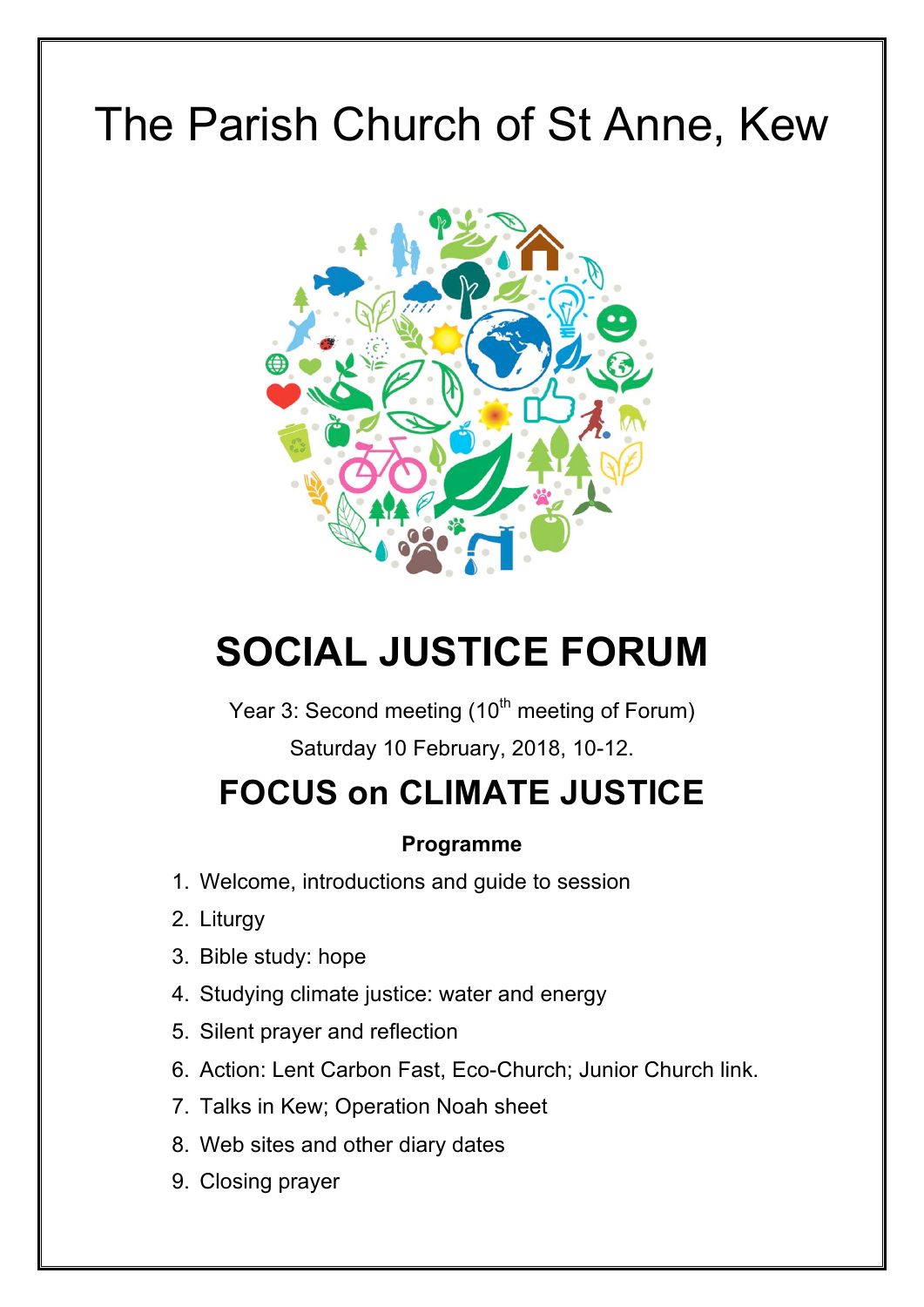# **1. WELCOME AND INTRODUCTIONS**.

#### **2. LITURGY, Psalm 104: God the Creator and Provider**

 Bless the Lord, O my soul. O Lord my God, you are very great. You are clothed with honour and majesty,

Wrapped in light as with a garment. You stretch out the heavens like a tent,

 You set the beams of your chambers on the waters, you make the clouds your chariot, you ride on the wings of the wind,

You make the winds your messengers, fire and flame your ministers.

You set the earth on its foundations, so that it shall never be shaken.

You cover it with the deep as with a garment; the waters stood above the mountains.

At your rebuke they flee; at the sound of your thunder they take to flight.

They rose up to the mountains, ran down to the valleys to the place that you appointed for them.

You set a boundary that they may not pass, so that they might not again cover the earth.

You make springs gush forth in the valleys; they flow between the hills,

Giving drink to every wild animal; the wild asses quench their thirst.

By the streams the birds of the air have their habitation; they sing among the branches.

From your lofty abode you water the mountains; the earth is satisfied with the fruit of your work.

You cause the grass to grow for the cattle, and plants for people to use, to bring forth food from the earth,

and wine to gladden the human heart, oil to make the face shine, and bread to strengthen the human heart.

The trees of the Lord are watered abundantly, the cedars of Lebanon that he planted.

In them the birds build their nests; the stork has its home in the fir trees.

The high mountains are for the wild goats; the rocks are a refuge for the coneys.

You have made the moon to mark the seasons; the sun knows its time for setting.

You make darkness, and it is night, when all the animals of the forest come creeping out.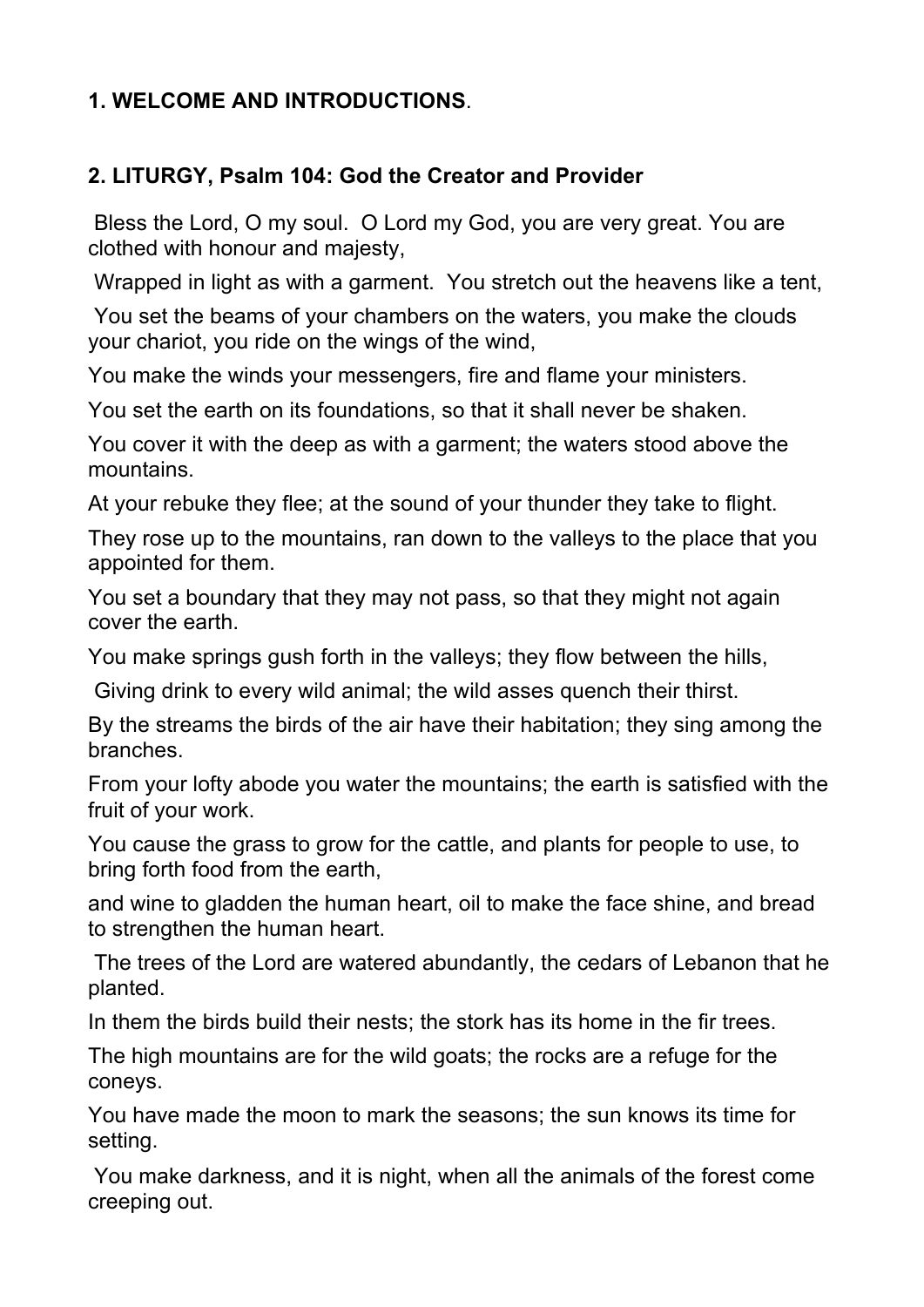The young lions roar for their prey, seeking their food from God.

When the sun rises, they withdraw and lie down in their dens.

People go out to their work and to their labor until the evening.

O Lord, how manifold are your works! In wisdom you have made them all; the earth is full of your creatures.

Yonder is the sea, great and wide, creeping things innumerable are there, living things both small and great.

There go the ships, and Leviathan that you formed to sport in it.

These all look to you to give them their food in due season;

when you give to them, they gather it up; when you open your hand, they are filled with good things.

When you hide your face, they are dismayed; when you take away their breath, they die and return to their dust.

When you send forth your spirit, they are created; and you renew the face of the ground.

May the glory of the Lord endure forever; may the Lord rejoice in his works—

who looks on the earth and it trembles, who touches the mountains and they smoke.

I will sing to the Lord as long as I live; I will sing praise to my God while I have being.

May my meditation be pleasing to him, for I rejoice in the Lord.

Let sinners be consumed from the earth, and let the wicked be no more. Bless the Lord, O my soul. Praise the Lord!

**3. BIBLE STUDY: Hope in God:** Psalm 104, see Liturgy, page 2

#### **4. STUDYING Climate Justice: UN sustainable development goals 6 (water) and 7 (energy).**

'The impacts from climate change operate in large measure through water, or its absence, in some shape or form: storms, floods, inundations, droughts, desertification, ocean acidification, and/or sea level rise. *Stern (2016) Why are we waiting: the logic, urgency and promise of tackling climate change, p7.* "Water is the primary medium through which we will feel the effects of climate change. Water availability is becoming less predictable in many places, and increased incidences of flooding threaten to destroy water points and sanitation facilities and contaminate water sources. In some regions, droughts are exacerbating water scarcity and thereby negatively impacting people's health and productivity. Ensuring that everyone has access to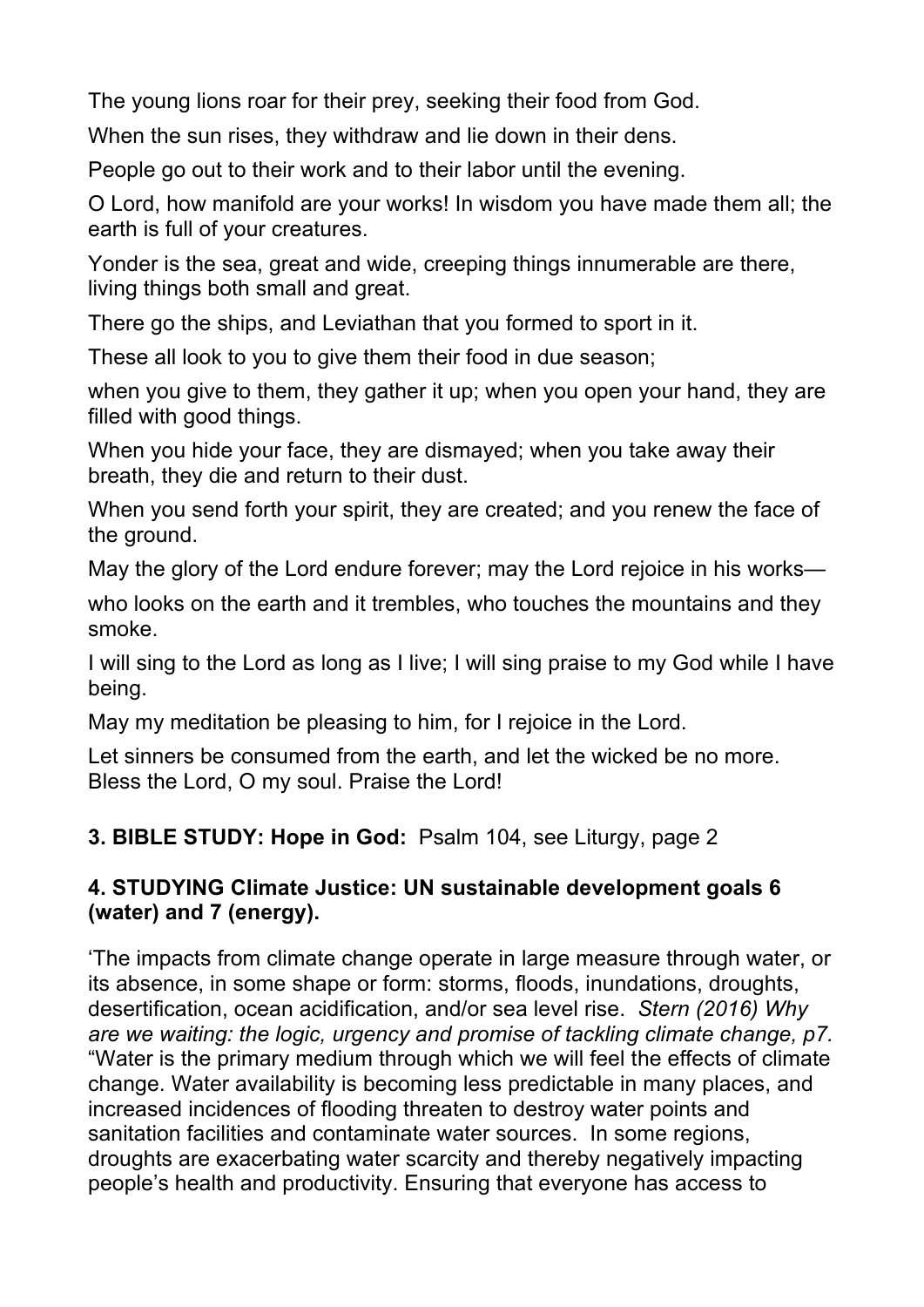sustainable water and sanitation services is a critical climate change mitigation strategy for the years ahead. *(UN water)*

#### **UN sustainable development goal 6: clean water and sanitation: facts and figures**

- 1. 2.6 billion people have gained access to improved drinking water sources since 1990, but 663 million people are still without.
- 2. At least 1.8 billion people globally use a source of drinking water that is faecally contaminated.
- 3. Between 1990 and 2015, the proportion of the global population using an improved drinking water source has increased from 76 per cent to 91 per cent.
- 4. But water scarcity affects more than 40 per cent of the global population and is projected to rise. Over 1.7 billion people are currently living in river basins where water use exceeds recharge.
- 5. 2.4 billion people lack access to basic sanitation services, such as toilets or latrines.
- 6. More than 80 per cent of wastewater resulting from human activities is discharged into rivers or sea without any pollution removal.
- 7. Each day, nearly 1,000 children die due to preventable water and sanitation-related diarrhoeal diseases.
- 8. Hydropower is the most important and widely-used renewable source of energy and as of 2011, represented 16 per cent of total electricity production worldwide.
- 9. Approximately 70 per cent of all water abstracted from rivers, lakes and aquifers is used for irrigation.
- 10. Floods and other water-related disasters account for 70 per cent of all deaths related to natural disasters.

# **Four climate related changes affecting water in our world**

**1. Arctic sea ice:** Since satellite observations began in the late 1970s, Arctic sea ice has declined precipitously. About 1 million square miles of ice have disappeared. Melting ice plays an important feedback role with global warming. As rising temperatures reduce the area of sea ice, more solar energy is absorbed and temperatures rise even further. (wxshift)

# **2. Ocean acidification**

The current rate in acidity change is about 50 times faster than any known historical change, making adaptation difficult for marine life, plankton, which form the base of the oceanic food web and for corals to maintain their reefs. In a cascading effect, this will alter ecosystems in a way that could threaten seafood staples around the world. More than 1 billion people rely on oceans for food, as well as their livelihood. (wxshift)

**3. Sea level rise:** Rising temperatures are causing global sea levels to rise through two primary mechanisms. Water expands as it warms and this thermal expansion causes water levels to rise. Hotter temperatures are also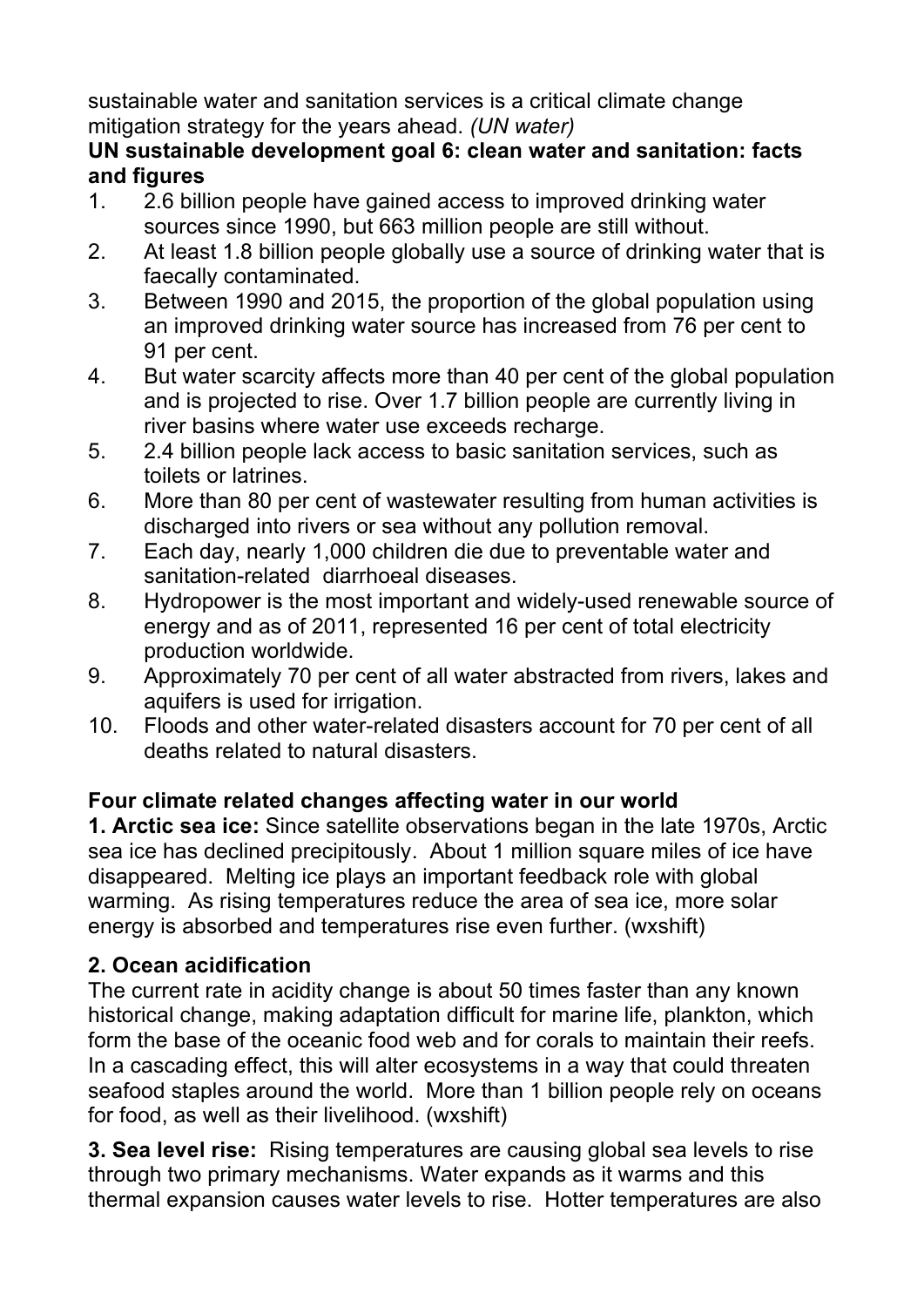melting land ice, like glaciers and polar ice caps, which adds more water to the ocean. Low-lying land is vulnerable to consequences of varying severity, from permanent inundation to saltwater intrusion into freshwater sources. (wxshift)

**4. Land Ice:** Land ice in the form of glaciers and ice sheets contains the majority of the world's fresh water and covers about 10 percent of the world's land area … According to NASA satellite images, both Antarctica and Greenland are losing ice …The melting of land ice contributes to sea level rise by adding water to the oceans. Additionally, nearly one-sixth of the world's population – including in South America and Central Asia – rely on glacial runoff for fresh water, and a loss of glaciers leads to a decrease in runoff. Greenland and Antarctica alone contain 75 percent of the world's fresh water, and if they melted entirely, sea levels would rise by 75 meters. Like sea ice, land ice is also highly reflective, so that its melting increases absorption of solar energy and thus enhances global warming in a feedback loop. (wxshift)

#### **Sources:**

http://www.unwater.org/water-facts/climate-change/ http://www.un.org/sustainabledevelopment/water-and-sanitation/

http://wxshift.com/

### **ii. Energy**

Energy is central to nearly every major challenge and opportunity the world faces today. Be it for jobs, security, climate change, food production or increasing incomes, access to energy for all is essential. Sustainable energy is opportunity – it transforms lives, economies and the planet. *(UN sustainable development goals)*

Access to affordable, reliable, sustainable and modern energy (SDG7) is essential to end poverty, reach other UN Sustainable Development Goals and critical for many countries to meet their climate change mitigation targets. http://www.worldbank.org/en/topic/energy/overview

#### **Goal 7: Ensure access to affordable, reliable, sustainable and modern energy for all**

- 1. One in five people still lacks access to modern electricity.
- 2. 3 billion people rely on wood, coal, charcoal or animal waste for cooking and heating.
- 3. Energy is the dominant contributor to climate change, accounting for around 60 per cent of total global greenhouse gas emissions.
- **4.** Reducing the carbon intensity of energy is a key objective in long-term climate goals.

**TABLE** on types of energy used by country, related to wealth.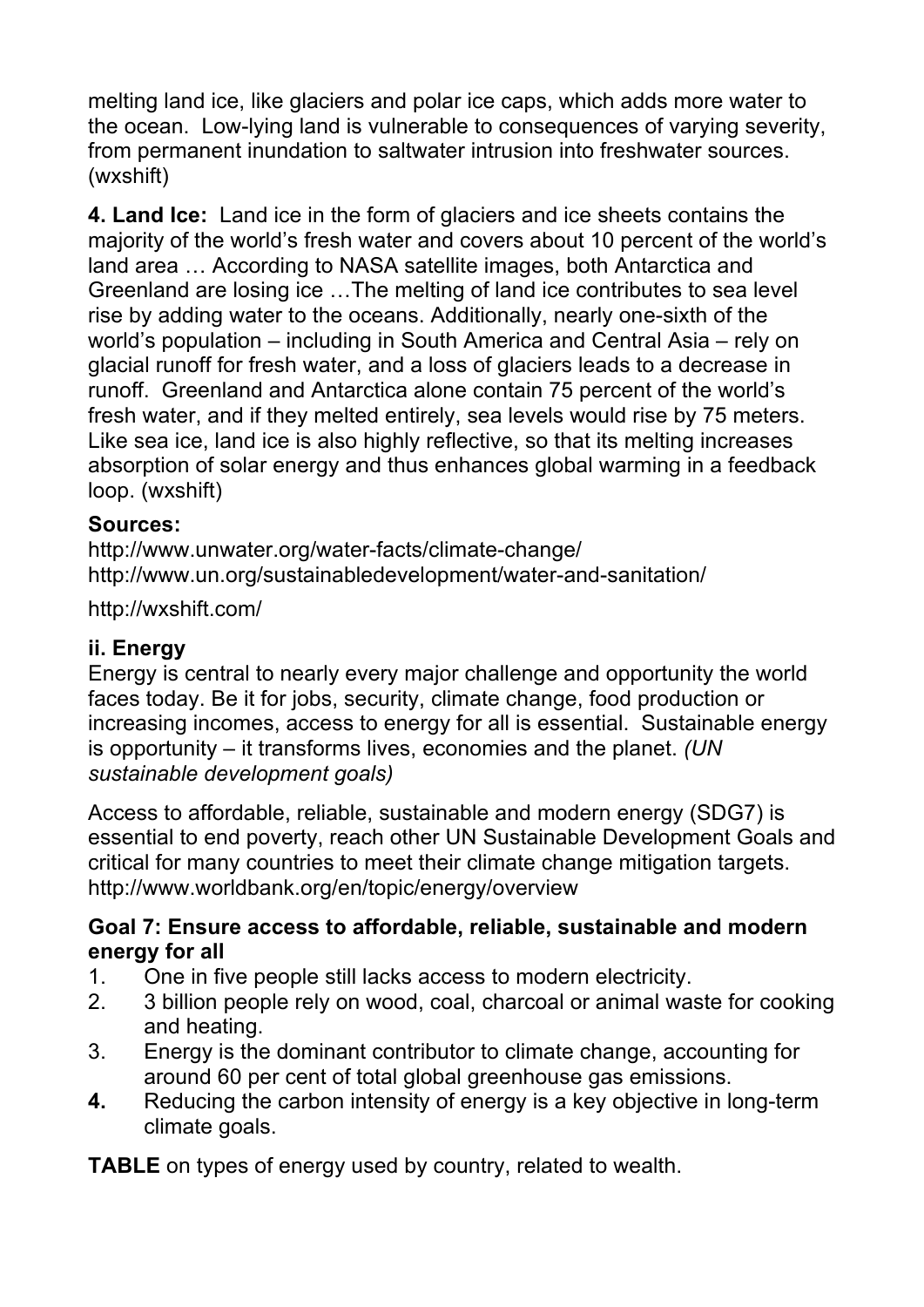Definitions:

Fossil fuels comprise any combustible organic material, as oil, coal, or natural gas, derived from the remains of former life.

Combustible renewables and waste comprise solid biomass (wood, crops, manure, garbage), liquid biomass, biogas, industrial waste, and municipal waste.

# **5. SILENT PRAYER AND REFLECTION**

### **Prayers**

Be praised my Lord, for Sister Water, So useful, humble, precious and pure. *St Francis, Canticle*

Creator God, breathing your own life into being, you gave us the gift of life: you placed us on this earth with its minerals and waters, flowers and fruits, living creatures of grace and beauty. You gave us the care of the earth. Teach us, Creator God of Love, that the earth and all its fullness is yours, the world and all who dwell in it. Call us yet again to safeguard the gift of life*. Christian Conference of Asia*

God of all energy and life, give us such a love for all your Creation that we may delight in it with our eyes, nurture it with our hands and enrich it with our love. For our world is not our world, but yours. God of the seas, the land and skies, forgive our selfishness and greed, where we see this world as a commodity to use. Renew our love for the earth, deepen our respect for the soil, and help us to change our ways in order to save this planet. *USPG*

# **Reflections**

The role of religion… is to hold up a vision of human life lived constructively, peacefully, joyfully, in optimal relation with creation and creator, so as to point up the tragedy of the shrunken and harried humanity we have shaped for ourselves by our obsession with growth and consumption. *Rowan Williams 2012 Faith in the public Square p 204* 

Polluting earth, sky and seas, depleting habitats, over-farming land and ocean, eradicating species – such practices tell the rest of creation it's disposable, tell the rest of humanity that its survival is secondary to our comfort, and tell God that we're bent on obscuring eternal grace with temporal consumption. This is sin, in its simplest definition: being so short sighted that we wilfully shut ourselves out of God's abundance and imprison ourselves in our own scarcity. And we're all a part of it …. *(Sam Wells (2016) How then shall we live? P.35)*

So, for example, while poorer parts of the world are flooded through the changing climate, we here in London are kept safe by Thames Barrier. Significantly it was raised four times in the 1980s, 35 times in the 1990s and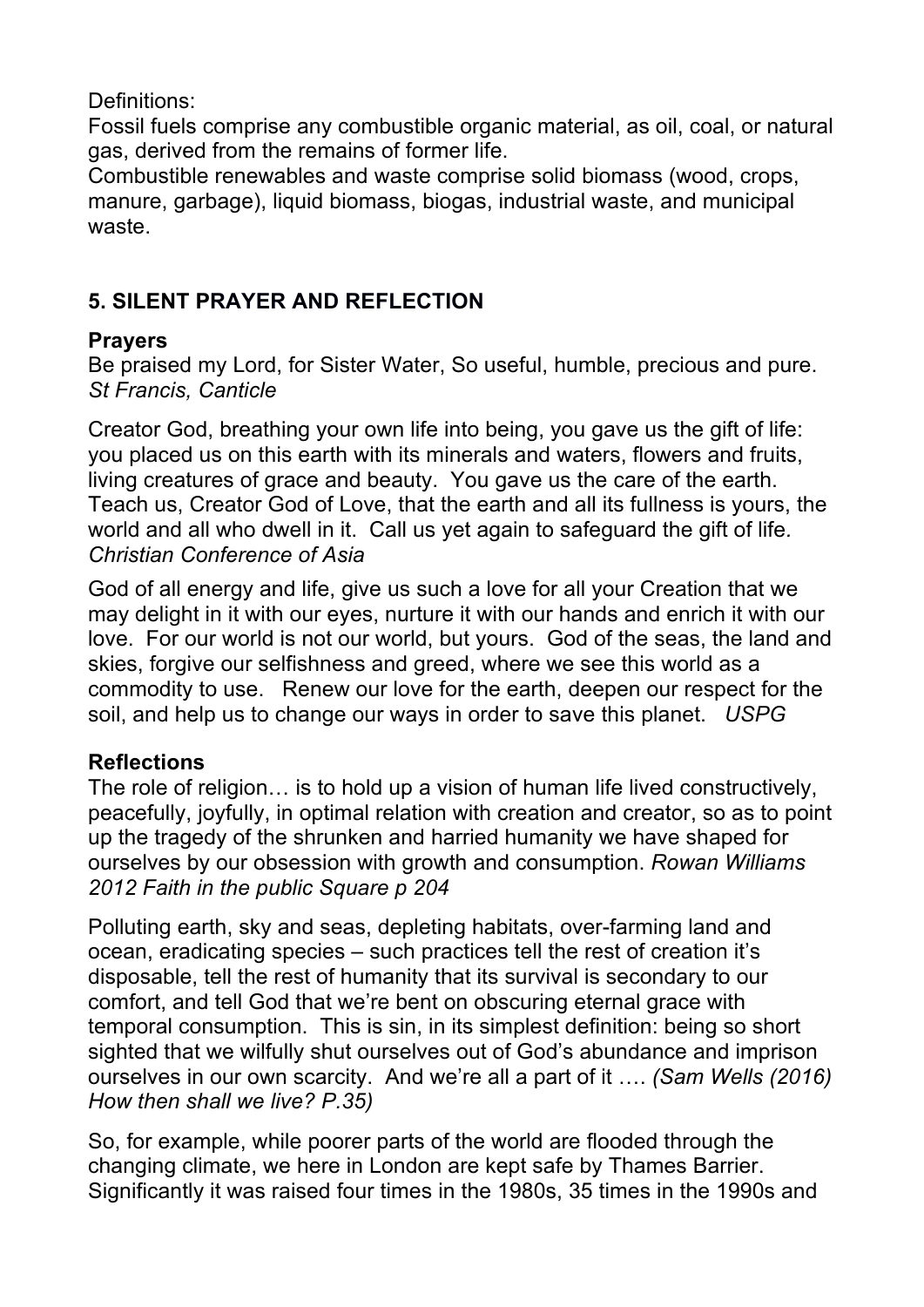since the year 2000 has been raised 139 times. I cannot help thinking that if the City of London and the Palace of Westminster had been flooded as many times as the Barrier has been raised there might have been more action on climate change … 70% of the world's surface is covered by water but only 1% of it is drinkable. And there is no fair or even access to that 1%. In some parts of the earth women and children must travel miles to find it and will risk their lives to drink it for fear of the toxins that have poisoned it … Our desire for God must be bound up with a longing to see a renewed world become like a watered garden where all the children of the earth play and delight justly in the fruits of his Creation. Such a vision should make us live differently, as we pray and work together for the earthing of heaven. *Bishop James Jones, Sermon on Water at St Paul's Cathedral, 2016.* 

The choice is between moral indifference and recognising that love is alive and well, doing a lot to change conditions so that it can have more room and calling for a bit of help*. N Ward, The following plough. P.93.* 

#### **6. DISCUSSION ON ACTION**

- 1. Carbon Fast
- 2. Eco Church
- 3. Junior Church link

#### **7. TALKS IN KEW– dates for your diary**

**Tuesday 6 March,** 7.45pm – 9.15pm. The Barn Church, Atwood Avenue. TW9 4HF **Bishop David Atkinson and Father Nicholas King SJ**. "Climate and Gospel" – the science of climate change and Pope Francis' encyclical, *Laudato Si: on care for our common home – collection in aid of Operation Noah – please see handout*

**Saturday 10 March,** 10.30-11.30. In the Hall. **Libby Insall,** volunteer at Kew Gardens, will talk about the Kew reports on State of the World's Plants.

**Saturday 12 May**, 10:30 for 11.00am. St Anne's Church. *The Importance of the Kew Collections – Kill or Cure.* Professor Monique Simmonds, Deputy Director of Science at the Royal Botanic Gardens, Kew. (Postponed from December).

**Tuesday 15 May,** 7.45pm. The Barn Church, Atwood Avenue. **Ian Christie,** University of Surrey and **David Nussbaum**, CEO of The Elders Foundation. " Climate change and human development – sustainable life-styles and global action."

**7. CLOSING PRAYER:** the Lord's Prayer together (slowly!).

#### **8. OTHER DATES**

**22 MARCH, UN World Water Day.** This year's focus is Nature for Water,